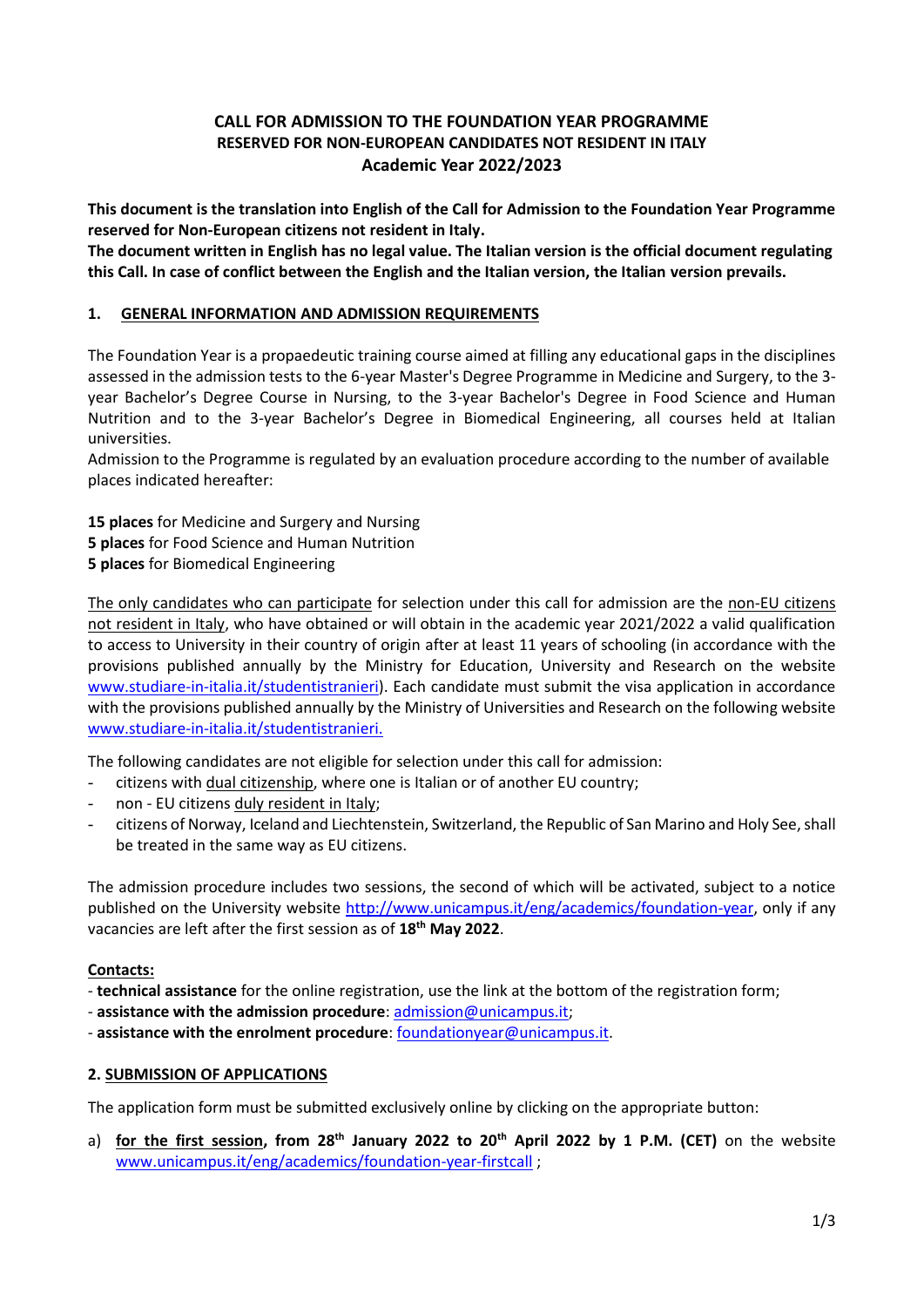b) **for the second session (if applicable), from 20th May 2022 to 20th June 2022 by 1 P.M. (CET)** on the website [http://www.unicampus.it/eng/academics/foundation-year-secondcall.](http://www.unicampus.it/eng/academics/foundation-year-secondcall)

The registration to the procedure requires:

- 1. registration on the registration portal and creation of credentials (username and password);
- 2. confirmation of registration (step 1) through the link that the candidate receives by email;
- 3. access to the portal with candidate's credentials and filling in the application form;
- 4. submission of the application using the "submit" button.

By following steps from point 1 to 4, the registration procedure is considered completed. The application is submitted only if received the confirmation by email. At this point, the registration can no longer be modified.

The following documents must be attached to the application:

- Curriculum Vitae;
- Motivation letter;
- Copy of passport;

- School/academic certificates;

The Secondary-school diploma and the Declaration of Value (Dichiarazione di Valore) issued by the Italian diplomatic representations (or, alternatively, a certificate issued by the Information Centre on Academic Mobility and Equivalence CIMEA) can be attached to the application or submitted a later stage.

### **3. ADMISSION**

Admission to the Foundation Year is based on the merit ranking defined according to the school grades achieved by each candidate and calculated as specified below:

- School grades (up to 10 points);

- Online interview based on what stated in the application and verification of knowledge of the English language (up to 30 points).

### **The merit ranking shall be published by 29thApril 2022 for the first session and by 27thJune 2022 for the second session (if applicable).**

#### **4. HOW TO ENROL**

Candidates who fall within the number of places available are declared winners and may proceed to enrol in the Foundation Year Programme **not later than**:

**- 16th May 2022 for the first session;**

**- 12th July for the second session (if applicable).**

**In order to enroll, admitted candidates must send the following paperwork to [foundationyear@unicampus.it:](mailto:foundationyear@unicampus.it)**

a) Enrolment form available on the University's website, filled in completely and signed;

b) Payment receipt of € 3,000.00 (three thousand/00), corresponding to the first instalment of the tuition fee, to be made by bank transfer to the following coordinates:

Beneficiary: Università Campus Bio-Medico di Roma IBAN code: IT83Y0569603211000007344X73 BIC/SWIFT code: POSOIT22 Reason: Name and Surname of the candidate – Foundation Year

### **Please note: The bank may apply a fee on the international transactions, which must be charged separately so that the amount of money transferred to the university is the one indicated above.**